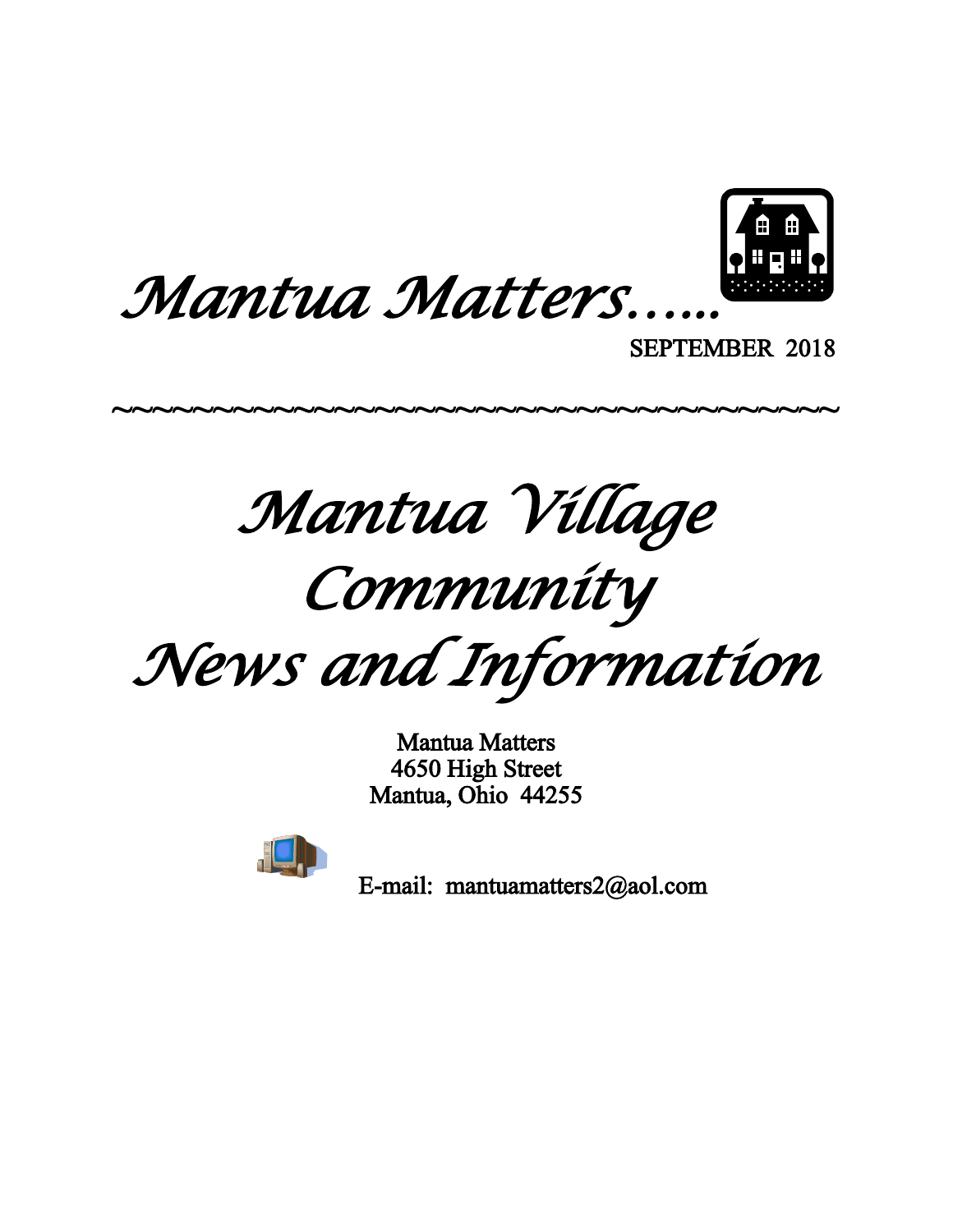

Fall is

## upon us…

Back to school time! How the summer flies by! This issue covers September, October and November. Please read and enjoy!

~~~~~~~~~~~~~~~~~~~~~~~~~~~~~~~~~~~~~~~~~~~~~~~



## NUMBERS TO KNOW…

EMERGENCY…911 Police…330-274-2251 Fire…330-274-3535 Village Hall…330-274-8776 Mayor's Office…330-274-8776 Ext. 155 Service Department…330-274-8776 Ext. 150 Water/Sewer Billing…330-274-8776 Ext. 150 Park Lodge Rental…330-274-8776 Ext. 150 Income Tax…330-274-8776 Ext. 151 Spectrum Cable…1-877-570-6291 Mantua Township, Jodi Thompson 330-274-8443 Shalersville Township, Jill Corbett 330-274-3655 Zoning…330-274-8776 Ext. 152 Mantua Matters…330-872-5496 Trash & Recycling, Kimble Companies…1-800-201-0005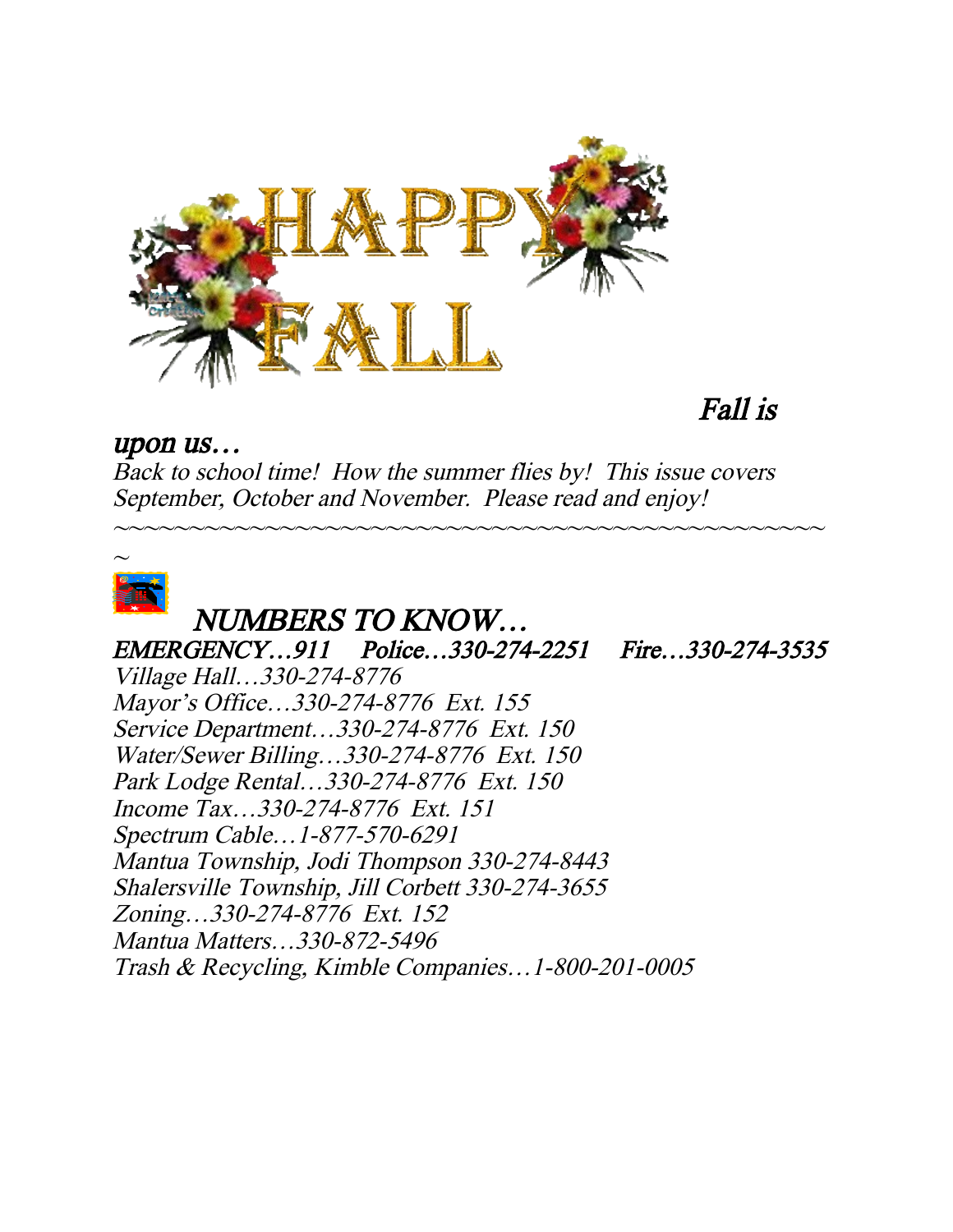

# From the Mayor's Desk…

It has been a very busy summer.

Village Council has hired a new Village Administrator, John Trew. John will be part time with us twenty-nine (29) hours a week. John has 36 plus years in government service with cities. The last 16 years in an Administrative position. We are very glad to welcome him to the Village.

We have been working on a lot of catch up projects around the Village, I'm sure you noticed the improvements.

We received our Buckeye Trail Towne status on July 14, 2018. This was a Project that the Village worked with the DMRC on. You will notice the signs along the Headwaters Trail as well as Peck Rd., and Canada Rd. You will also notice the new signage donated by the Mantua Rotary along the Headwaters Trail \*Rails to Trails". New signage for the Glacier Esker Trail also donated by the Mantua Rotary. Thank You Mantua Rotary!

 Plus, we will be starting soon, "The Buchert Trail Project" at the Village Park. We received a grant from Nature Works with the DMRC contributing the matching funds. The project total is \$36936.88 with DMRC funding the match of \$12238.00, again Thank you DMRC for working so hard on Village projects! The Village applied for and received a grant/loan from OPWC for \$450,000.00, to make repairs/replace storm sewers on sections of West Prospect St. This was done with the Road Levy funds that you, our residents have given us. \$300,000.00 in grant/loan, \$125,000.00 in matching funding and \$25,000.00 of in kind. We just heard from District 7 that we will receiving OPWC funding for repairs to the Reservoir \$300,000 in grant and \$150,000 in loan totaling \$450,000.00. Those funds won't be released until July 01, 2019.

## Committee members needed

If you are looking to become involved in your community. We have two (2) vacant seats on the Landmark Committee. Please send a letter of interest to [mantuamayor@sbcglobal.net](mailto:mantuamayor@sbcglobal.net).

#### Cemetery News

This year as you can see the Village has been making improvements to the Cemetery. We have repaired the roof on the mausoleum, pressure washed it and sealed it. We've put in a new sidewalk at the entrance to mausoleum. We will replacing the doors and putting in handrails on both side of the sidewalk. We have removed seven (7) trees that were a hazard and will be planting four (4) new trees this fall. These projects were funded by the Cemetery's Thompson Trust.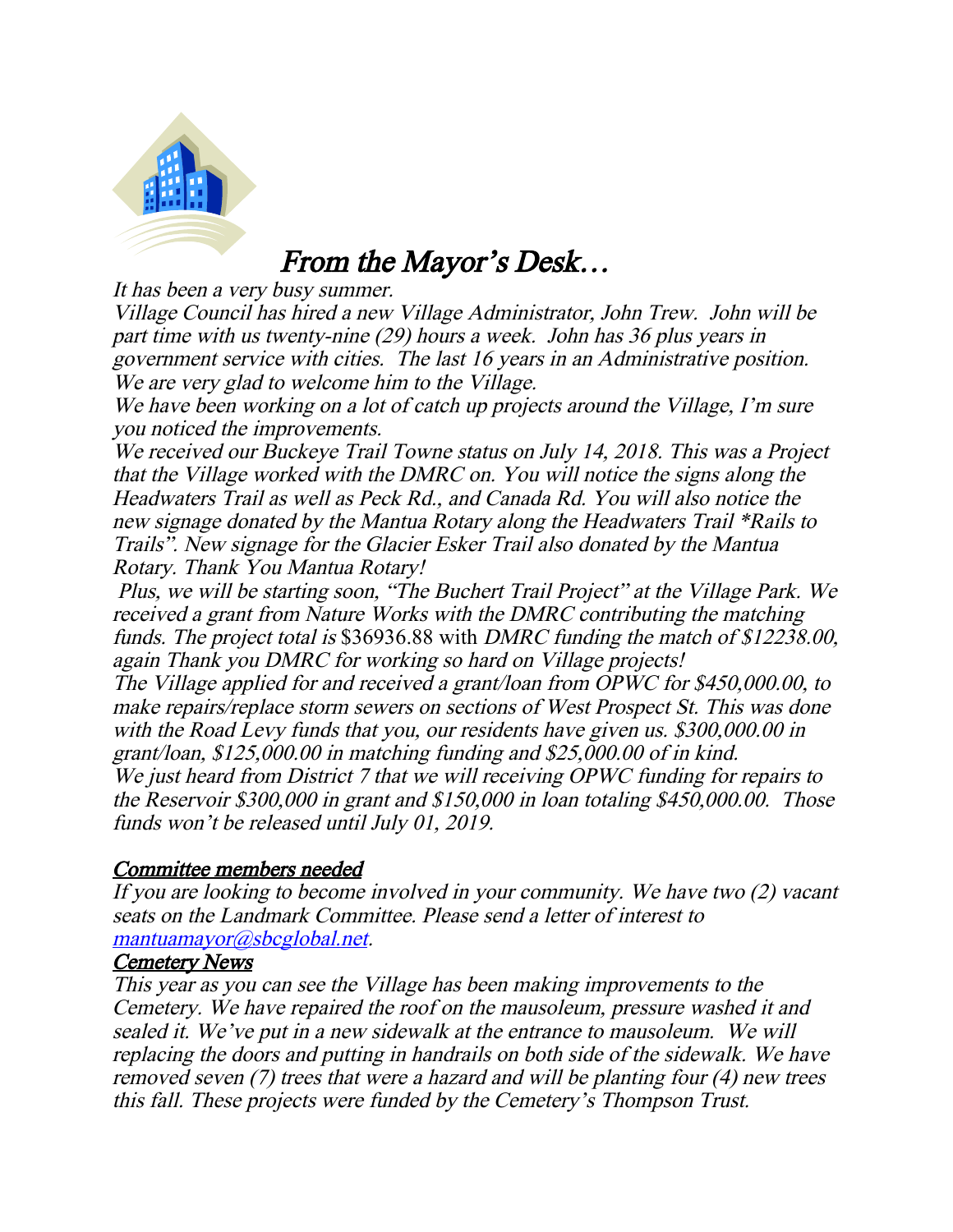The following are some of things the Village will be contacting residents about this fall. This is to help make the Cemetery look even better. You can go to the Village's website section 955 for full details at villageofmantua.com (i) The Service Department conducts two annual cemetery cleanups, spring and fall. On a semi-annual basis, all ground mounted decorations will be removed for general cleanup purposes. Spring cleanup will start April 1st and fall cleanup will start October 15th. Any items desired to be retained must be removed.

## 955.12 FLORAL DECORATIONS, VASES AND URNS.

#### (a) All flower beds must be in front of headstones. No flower beds are permitted behind headstones.

(b) The planting of annual/perennial flowers or placement of artificial flowers and miscellaneous decorations are permitted at the gravesite throughout the year. Those who place decorations on the gravesites are requested to maintain these items; there are trash cans available for disposal of items and access to water.

## 955.13 Planting and Adornments

 (f) No planting of permanent plants, such as trees, shrubs, flowers, etc., is permitted without prior approval of the Superintendent.

 $(g)$  All trees, shrubs, and/or bushes must be maintained within the boundaries of the lot or grave and must in no way interfere with or touch adjoining lots or graves. Trees and shrubs may not be cut off above ground level for removal; they must be removed completely including roots.

(h) No fences or enclosures of any kind will be permitted.

## Parks

Mini Park at the corner of Main and Prospect will be seeing some upgrades. The DMRC is donating benches, table and 4 chairs, a waste receptacle and sun sails for shade.

We are still waiting to hear if we have gotten the grant from Petsafe for the dog park. If we receive it will be about 16,000 square feet with a small and large dog section. Eight to ten parking spaces to start.

The Village will be working with the ball teams on the north side to make many improvements on that side after the Potato Festival is over.

## From the Service Department

The Village of Mantua Service Department will begin its annual fall leaf pickup service before we know it. Leaves placed out for pickup must be in bio-degradable paper bags. Due to EPA regulations, the Service Department will no longer be able to accept leaves placed out for pickup in plastic bags, nor does the Service Department have a leaf vacuum truck. Paper leaf bags are available at the Village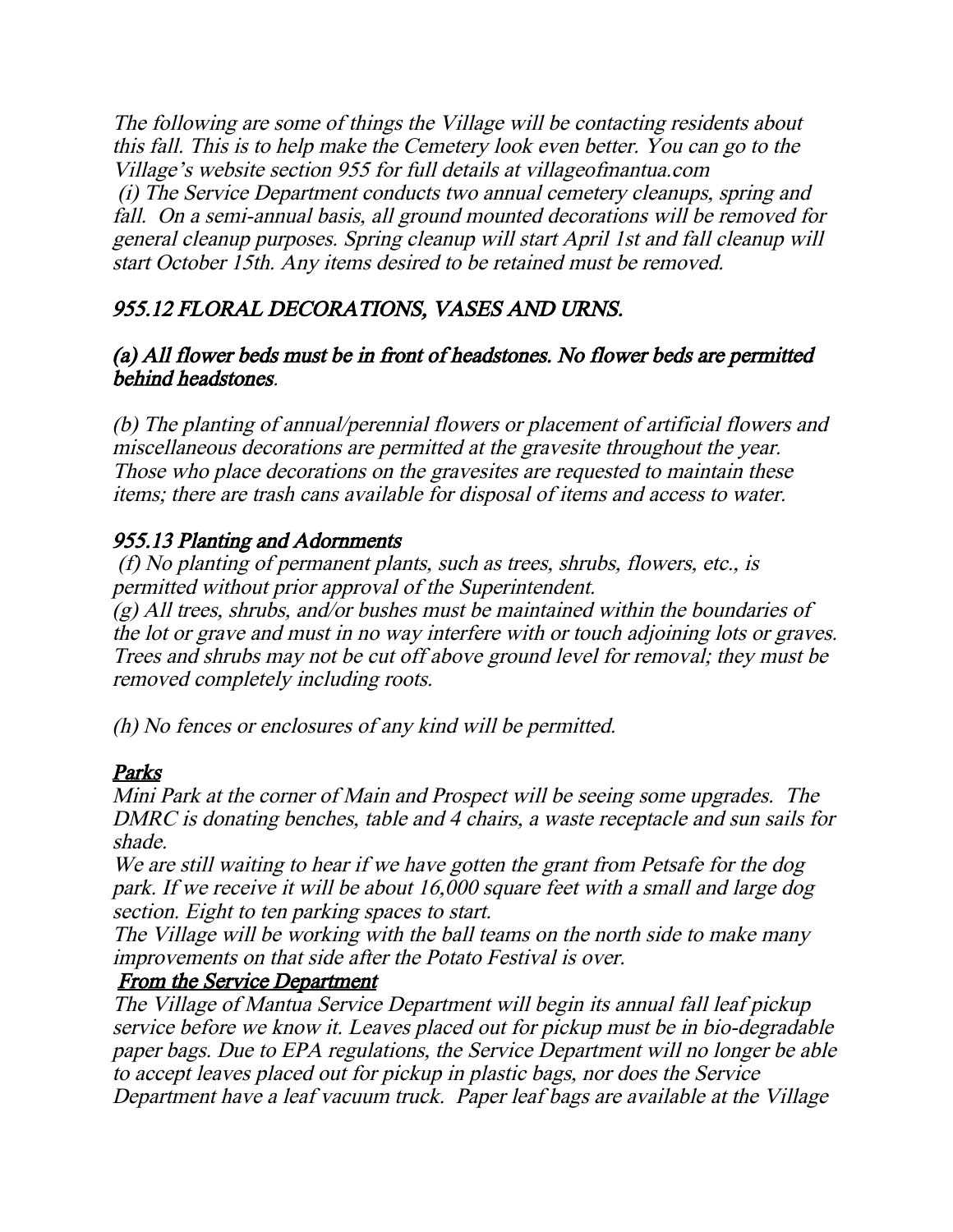Hall located at 4650 W. High St. and each household is entitled to receive 6 free bags, with additional bags at \$.50 each.

Leaf pickup will generally take place on Mondays and Tuesdays unless other projects arise. Please contact the Village of Mantua Service Department at 330-274-8776 Ext. 150 with any questions.

For those of you looking to save money and energy this winter, here are a few options that you may not have known were available to you. If you are an account holder with First Energy of Ohio then you are eligible for a Free Energy Saving Kit. You may request your free kit over the phone at 1-877-639-0219, or log on to [www.firstenergycorp.com](http://www.firstenergycorp.com/). Once at the website, click "Electric Companies", then "Ohio Edison," then "Save Energy" toward the top and select "Ohio", and finally click "For Your Home" on the left side. You will then see seven assistance options. The forth line down will say "Energy Conservation Kit". You will be asked to enter your account # and mailing address. As stated on the website, "Residential customers of The Illuminating Company, Ohio Edison and Toledo Edison are now eligible to receive an energy conservation kit. There is no fee to receive this kit. The kit includes several LED light bulbs in various wattages, one three-way compact fluorescent light bulb, a furnace filter whistle and two LED night lights."

Another way to save money and energy this winter is through Dominion Energy. You may either call 1-877-287-3416 or go to [www.dominionenergy.com](http://www.dominionenergy.com/). Click on "Home and Small Businesses", then down to "Ways to Save". Under the "Ways to Save", click on the "Energy Star Program" at the Energy Star box. The Energy Star Program is then described, and for a \$50 assessment fee, customers will receive as stated: "We'll send a certified auditor to conduct a thorough assessment of your home's energy efficiency. Your assessment also includes FREE installation of several energy-efficient products such as: High-efficiency showerheads, kitchen and bathroom faucet aerators, programmable thermostat OR carbon monoxide detector, and water heater pipe wrap". In addition, the program offers rebates up to \$1,250 with the use of participating contractors, contractor installed or Do-It-Yourself. There are rebates for insulation, windows, doors, duct sealing, water heaters and furnaces.

#### Mayor Linda Clark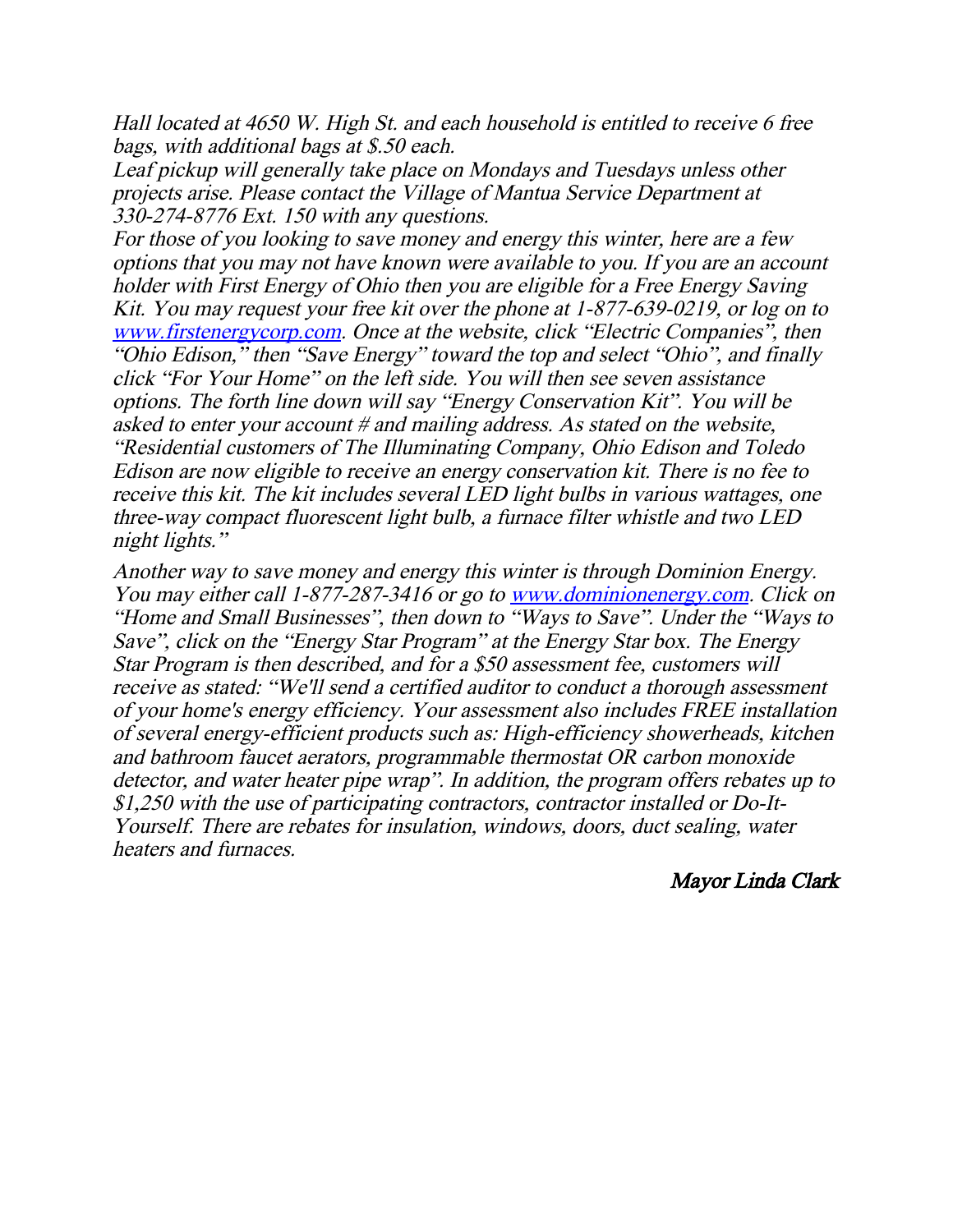

# Council Meetings are the third Tuesday at 7:00 each month at the Administration Building

## **Did you know?**

Many of the "disposable" items sold today wreak havoc on our public sewer system. "Disposable" and "Flushable" do not mean the same thing and even though many of the items state they are flushable they don't degrade like toilet paper and cause problems in the sanitary sewer system.

Here is a list of some things you should NOT flush:

- Fats, oils or grease from cooking
- Coffee grinds
- $\bullet$  Egg shells
- Produce stickers
- Chunks of garbage
- Disposable diapers and wipes
- Feminine hygiene products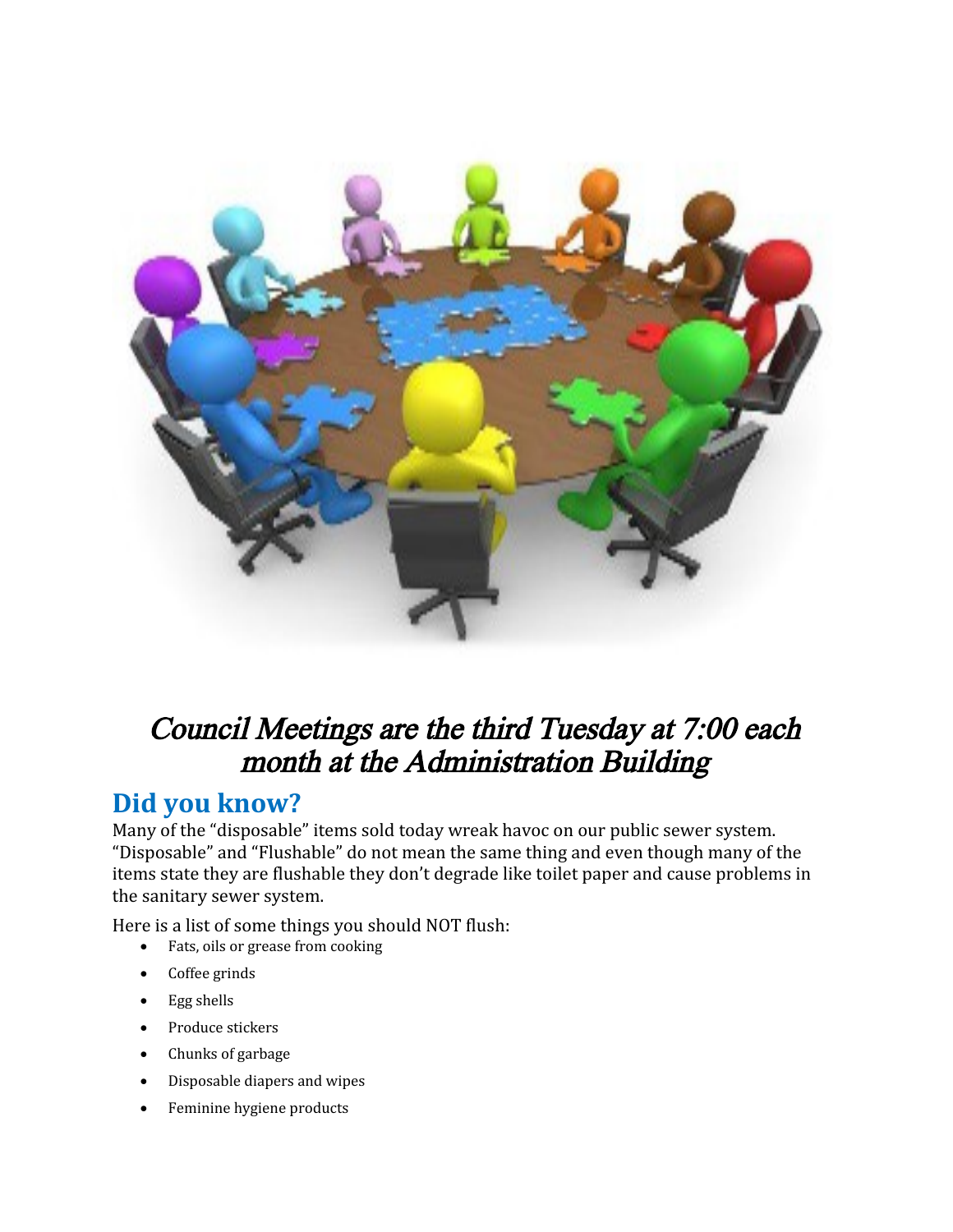- Paper towels and napkins
- Flushable cat litter
- Rags
- Condoms
- Bags/wrappings and cardboard
- Motor oil, transmission fluids, anti-freeze or other toxic chemicals
- Solvents, paints, turpentine, nail polish, polish remover
- Flammable or explosive substances
- Corrosive substances that are either acidic or caustic
- Needles and sharps
- Prescription and over-the-counter medications
- The "former pet" goldfish, hamster or gerbil
- Cotton balls and swabs
- Lysol/Clorox wipes
- Band-Aids
- Chewing gum
- Cigarette butts
- Dental floss
- Dryer sheets
- Hair
- Cosmetics

## **Why are these items a problem?**

Wastewater treatment plants use biological methods to clean the wastewater; chemicals can harm or kill the "bugs" and the plant will stop working which will result in untreated water being discharged into the surface water. As well, any solid matter you put down the toilet or sink has the potential to cause blockages in the public sewer or your own private drain. This can lead to:

- Raw sewage overflowing in your home or your neighbor's home;
- An expensive and unpleasant cleanup;
- Costly lift station pump repairs or replacements;
- Raw sewage overflowing into yards, and streets;
- Potential contact with disease-causing organisms;
- An increase in operation and maintenance costs for Portage County Water Resources, which results in sewer bill increases; and
- Increased pollution due to sewage spills caused by the blockages.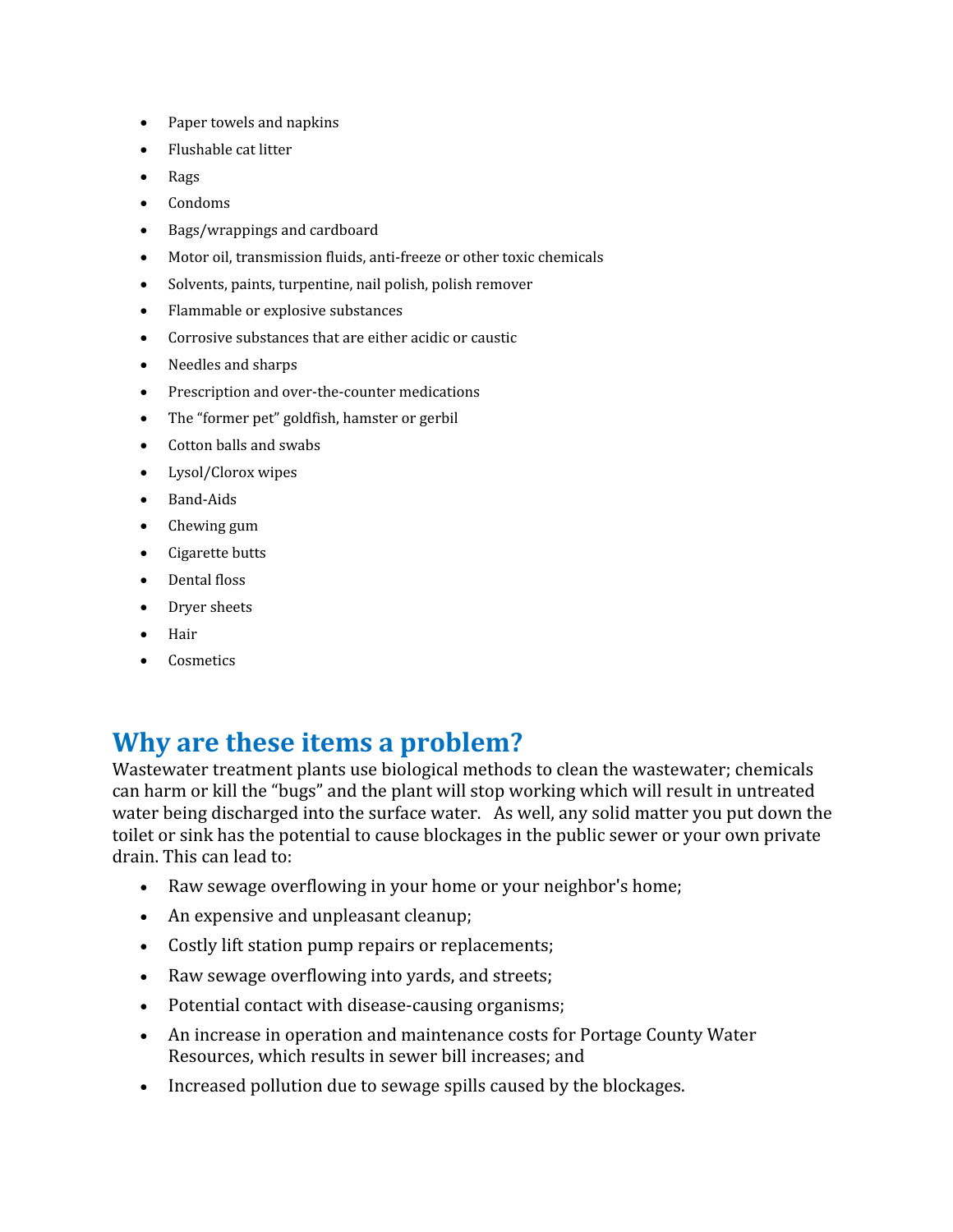Please remember the private lateral (the part of the system between your home and the public sewer) is the responsibility of the homeowner to maintain. So…

## **When in doubt, don't flush, throw it out!**

## **What can YOU do?**

There are multiple things homeowners can do to keep the sewer running downhill, reduce operations and maintenance costs and protect our streams

- $\&$  Collect "cooled" cooking grease in a sealable container and dispose of it in the garbage. Wipe out any grease remaining in the pan with a paper towel and dispose of before washing.
- $\&$  DON'T USE a garbage disposal. Food scraps are upwards of 20% of household waste and increase the consumption of oxygen at the plant – simply put, this costs more to treat because we need to add more oxygen (electricity). It's better if you compost your coffee grounds, food waste and egg shells if you can and save a little money in fertilizer in your gardens. Coffee grounds placed at the base of your plant can prevent slugs. If you don't have the means to compost then throw it in the garbage.
- $\&$  Make sure your home's downspouts and footer sump AREN'T discharging to the sanitary sewer. Rain water and groundwater are "clean" waters that can be discharged to the ground surface. Consider collecting in a rain barrel during the summer.
- $\%$  Take expired/unused prescriptions or over-the-counter drugs to the following locations in Portage County for proper disposal:
- $\checkmark$  Aurora Police Department
- $\checkmark$  Brimfield Police Department
- $\checkmark$  Hiram Police Department
- $\checkmark$  Kent Police Department
- Kent State University (530 Summit Rd)
- $\checkmark$  Portage County Sheriff's Department
- $\checkmark$  Ravenna Police Department
- $\checkmark$  Streetsboro Police Department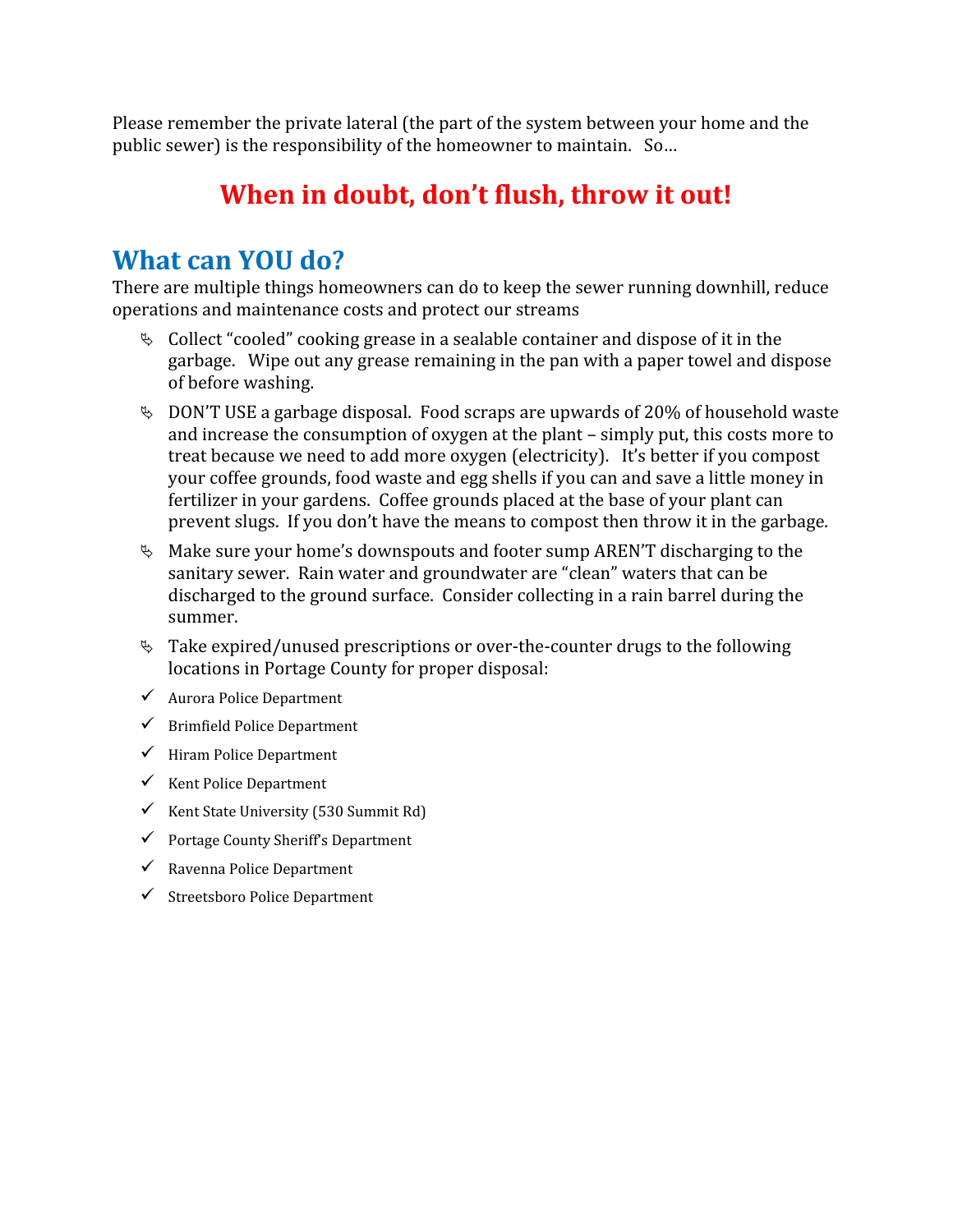

## Christ Lutheran Church…

Christ Lutheran Church will be hosting their Community Meals on Mondays September 17, October 15 and November 19 from 5 to 6:30 pm. Come enjoy a delicious meal and an opportunity to visit with friends and neighbors. Call the Church at 330 274 2849 for more info.

Ready for some Potato Pancakes? Christ Lutheran will be making lots during the Mantua Potato Festival. Come down to the Festival and enjoy some. See you there.

Christ Lutheran will be handing out treats and hot chocolate during Trick or Treat night at the end of October. We will be by the side basement door if the weather is nasty. Stop in and see us.

Barb Goodell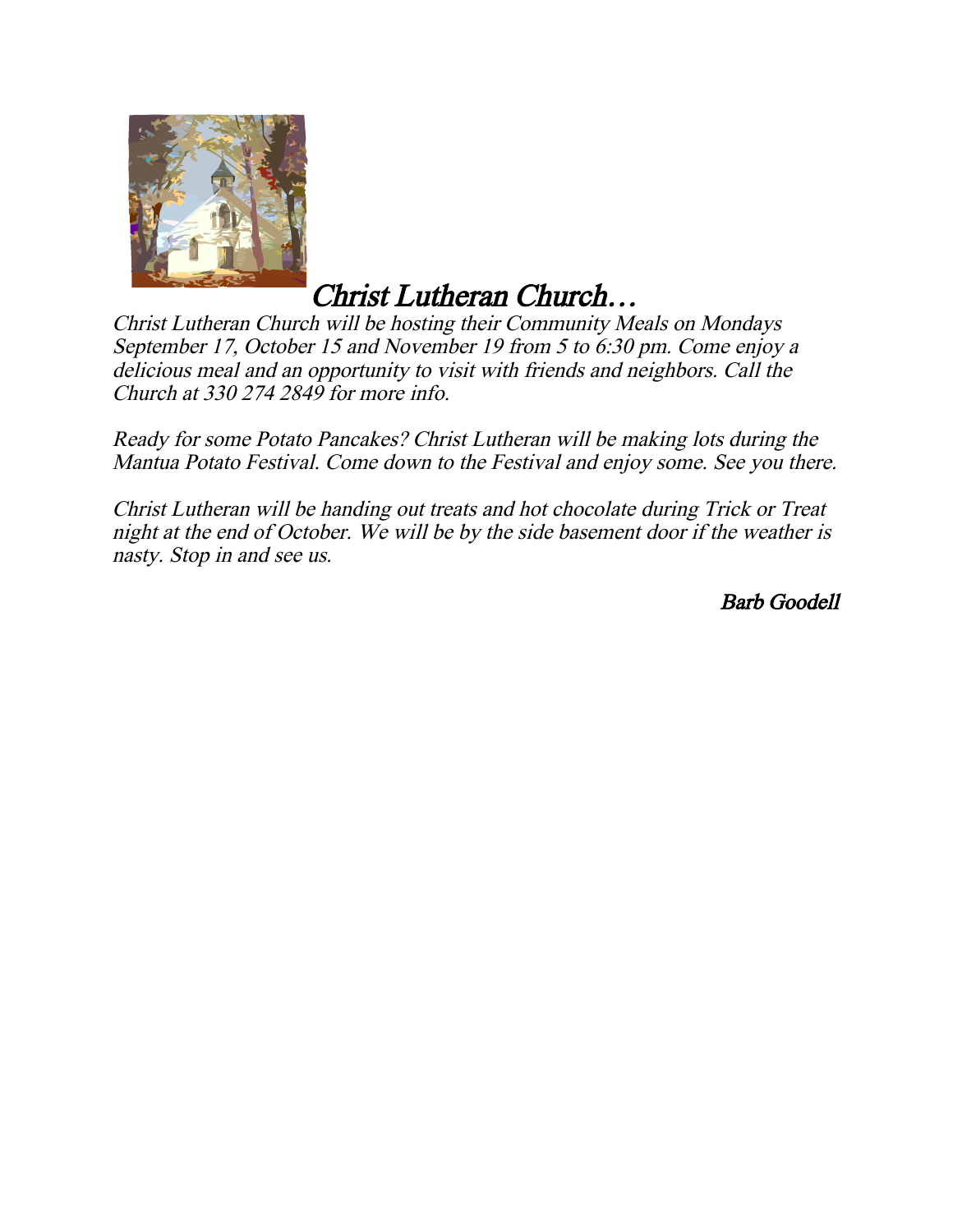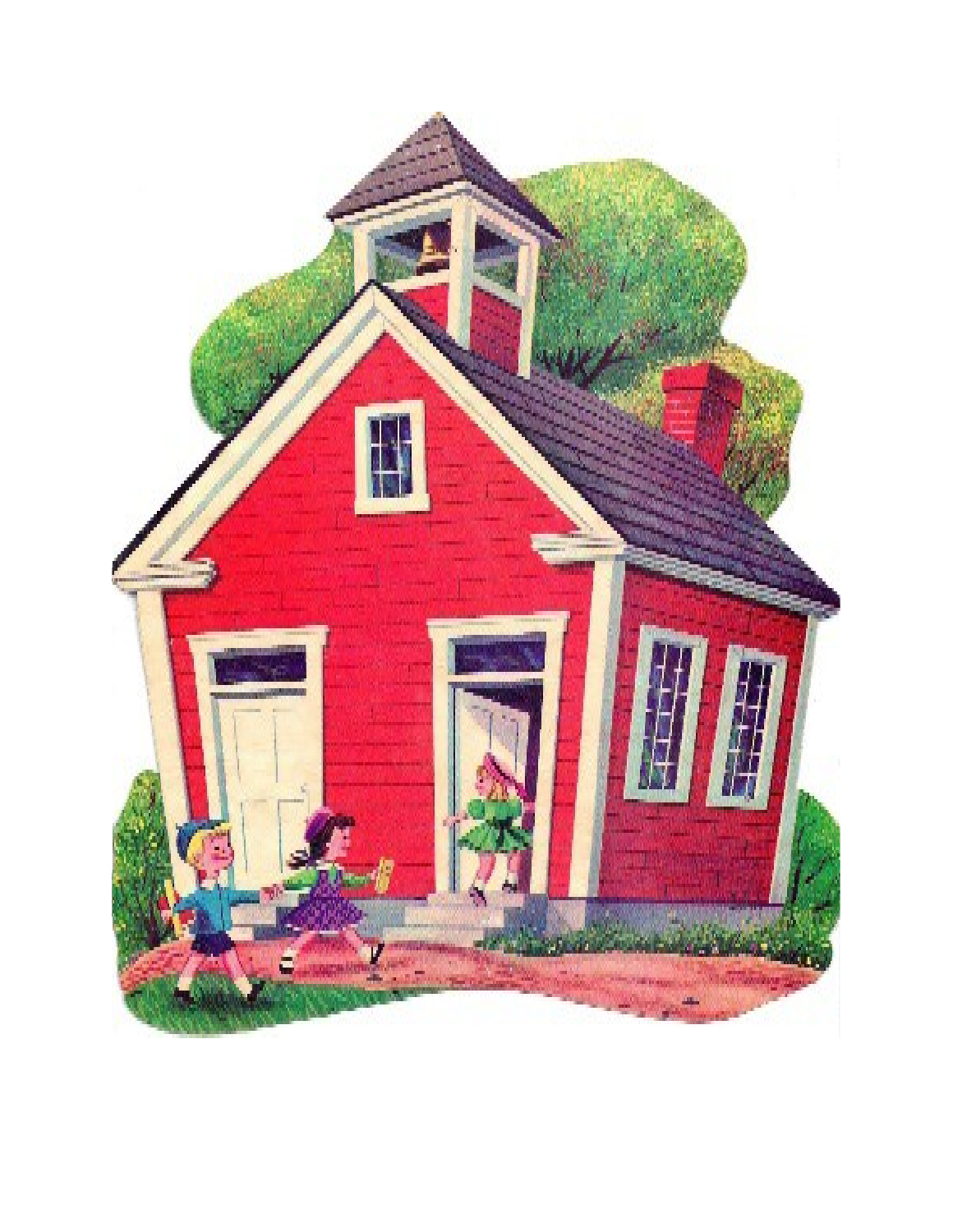F & S Automotive sends their best wishes to all the teachers and students at Crestwood Schools for a safe and happy school year.



# Start Talking! Portage YOUR VOICE MAKES A DIFFERENCE

## PLEASE JOIN OUR TEAM AND HELP US MAKE A DIFFERENCE

#### MEETINGS HELD ON THE FOURTH TUESDAY OF EACH MONTH @ 6PM

Medical Arts Building, Ravenna Ohio 6693 N Chestnut St, Suite 268B New N/A meetings Mantua Center Christian Church, Mantua 4118 S.R. 82 Saturdays, weekly 7:30 p.m.

> Christ Episcopal Church, Kent 118 S Mantua St Tuesdays, weekly 7:30 p.m.

> > Debby Smith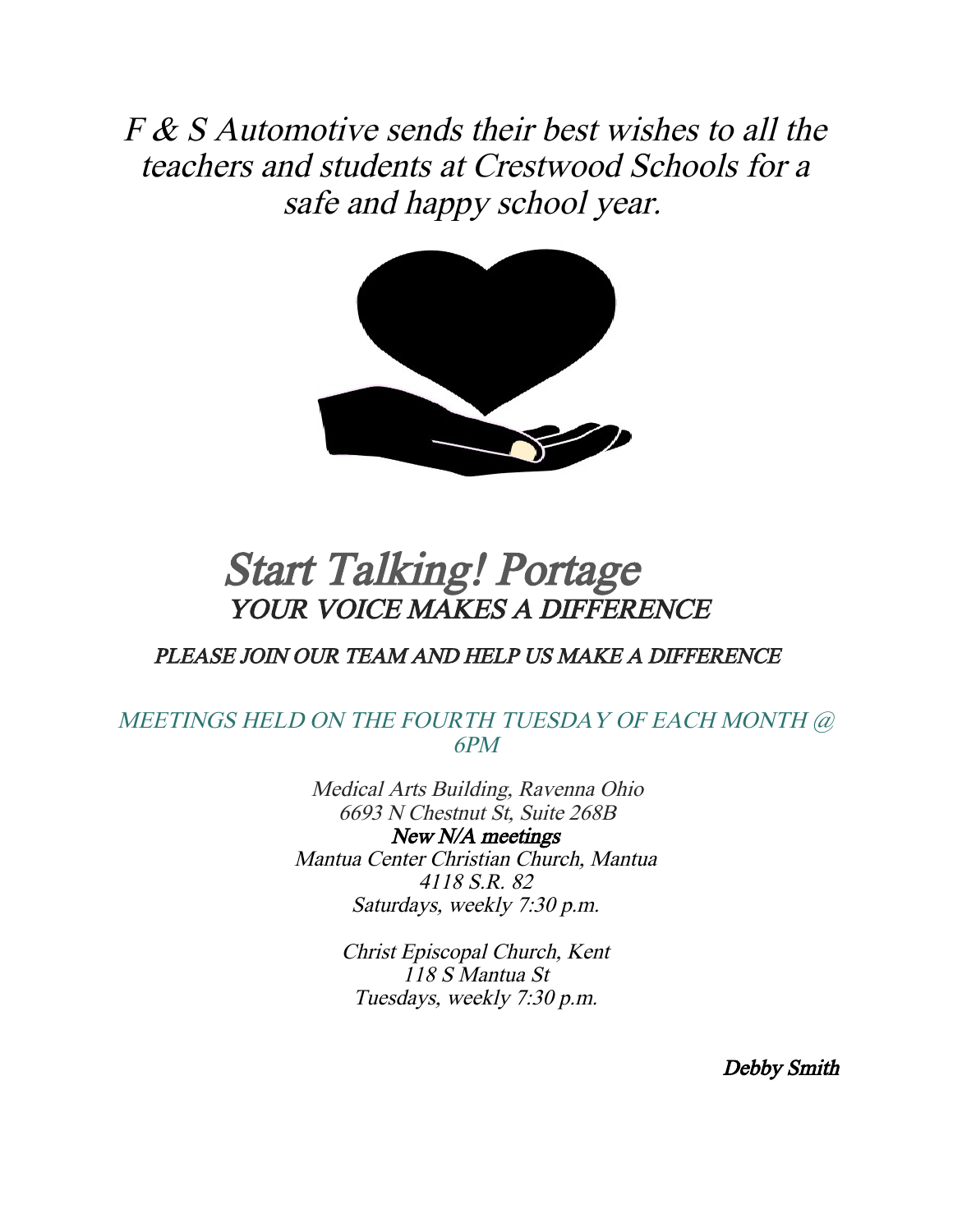

# From the Police Department…

The Mantua Police Department would like to welcome 1 new part-time dispatcher, BreAnna Benner. We also welcome 2 new officers, Amanda Dozanti and Eric Dunn.

Crestwood Schools resumed on Monday, August  $27<sup>th</sup>$ . With that in mind, pay extra attention to pedestrians early in the mornings, and at the end of the school day. Various sports use the Village for conditioning, so there's increased pedestrian traffic after school.

September is National Suicide Prevention Month. If you have a loved one or know somebody who is having suicidal thoughts or has an addiction to opioids or illegal drugs, please refer them to Kevin Coleman, Townhall II, or Children's Advantage.

Remember that Ohio law states that if your windshield wipers are on, your headlights must be on. Remember that your tail lights are not illuminated when only your daytime running lights are on. You must turn on your headlights to illuminate the rear lights.

Take the time now to prepare your vehicle for winter, as summer will be winding down soon. Be sure to check tires and tire pressure, wiper blades, brakes, fluid levels, and most importantly, the battery. Most auto parts stores will test your battery free of charge. Be sure all lights are working properly.

If you have a new driver in the family, be sure that they know the laws for the number of passengers allowed in their vehicle and restricted hours while driving. ORC 4507.05 and 4507.07 cover these topics.

The legislation to hunt and trap in the Marshlands has been given Council's approval. ODNR will be starting to clear some trees for the project sometime late this fall. The area plans to open in 2019.

Some important dates to remember: The Potato Festival is scheduled for Friday, September 7th thru Sunday September 9th.

Trick or Treat will be on Wednesday, October 31, from 6PM to 8PM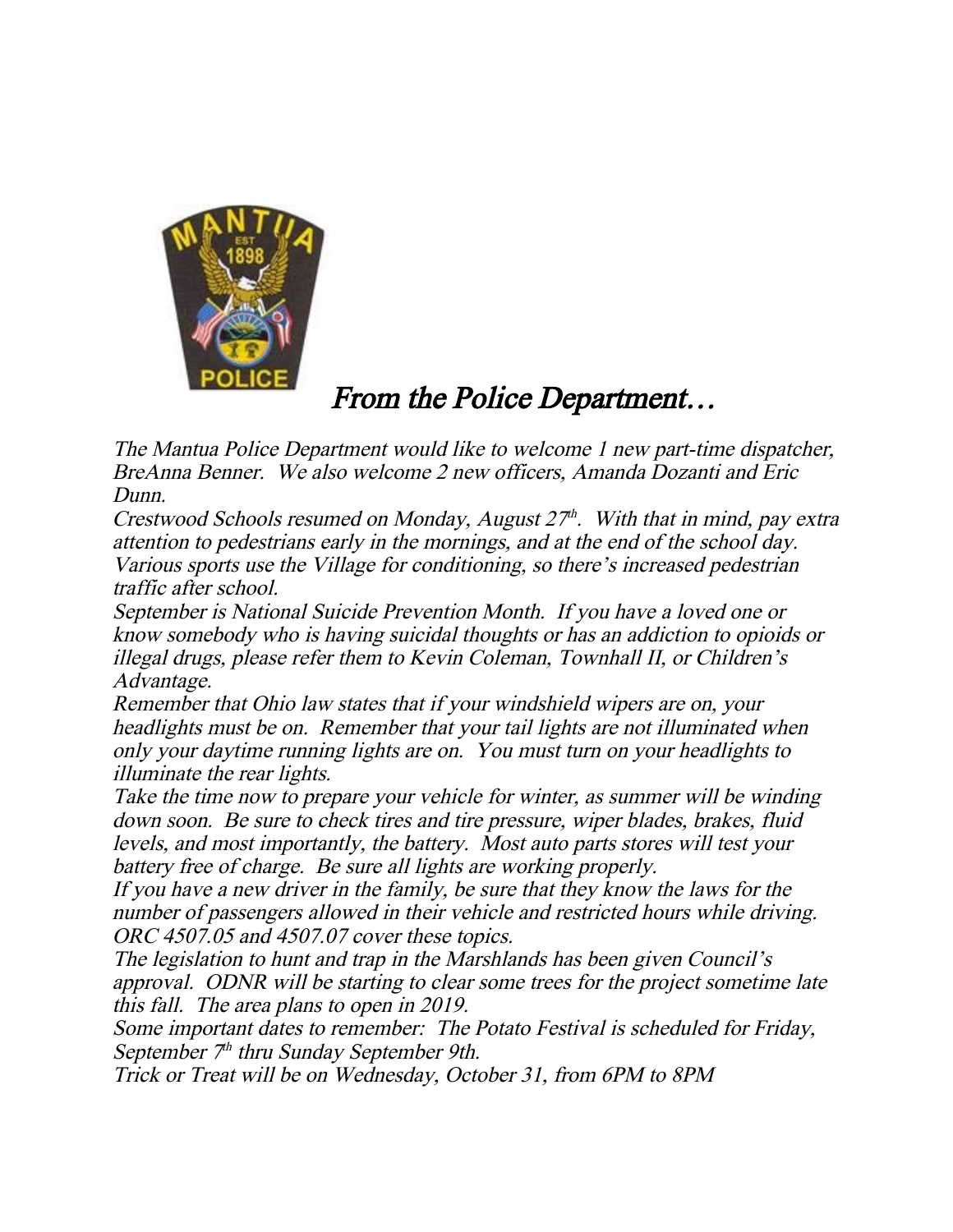Safety Meetings are held on the first Wednesday of the month at 6pm at Village Hall.

Council Meetings are held the  $3<sup>rd</sup>$  Tuesday of the month at 7pm at Village Hall. Enjoy the rest of your summer.

Check our Facebook page for more information, as well as updates on current situations and events.

Chief Joe Urso



## POLICE REPORT…

This report covers the months of May, June, and July.

| Traffic Warnings365             |  |
|---------------------------------|--|
|                                 |  |
| MSFD Dispatch Calls344          |  |
| Garrettsville Traffic Stops368  |  |
| Garrettsville Service Calls1758 |  |
| Fire Department MVA29           |  |
| Fire Department Fires58         |  |
| Total Mileage10,833             |  |
| MPD Mutual Aid Calls95          |  |
| Patrolman Hours Worked2430.75   |  |
| SRO Hours Worked184.75          |  |
| Dispatch Hours Worked2605.5     |  |
|                                 |  |
| Citizen/Motorist Assists59      |  |
| Open Doors/Windows12            |  |
| Suspicious Persons/Vehicles8    |  |
| School Zone Violations30        |  |
|                                 |  |
|                                 |  |
|                                 |  |
| Water/Sewer Plant Checks253     |  |
| Lift Station Checks807          |  |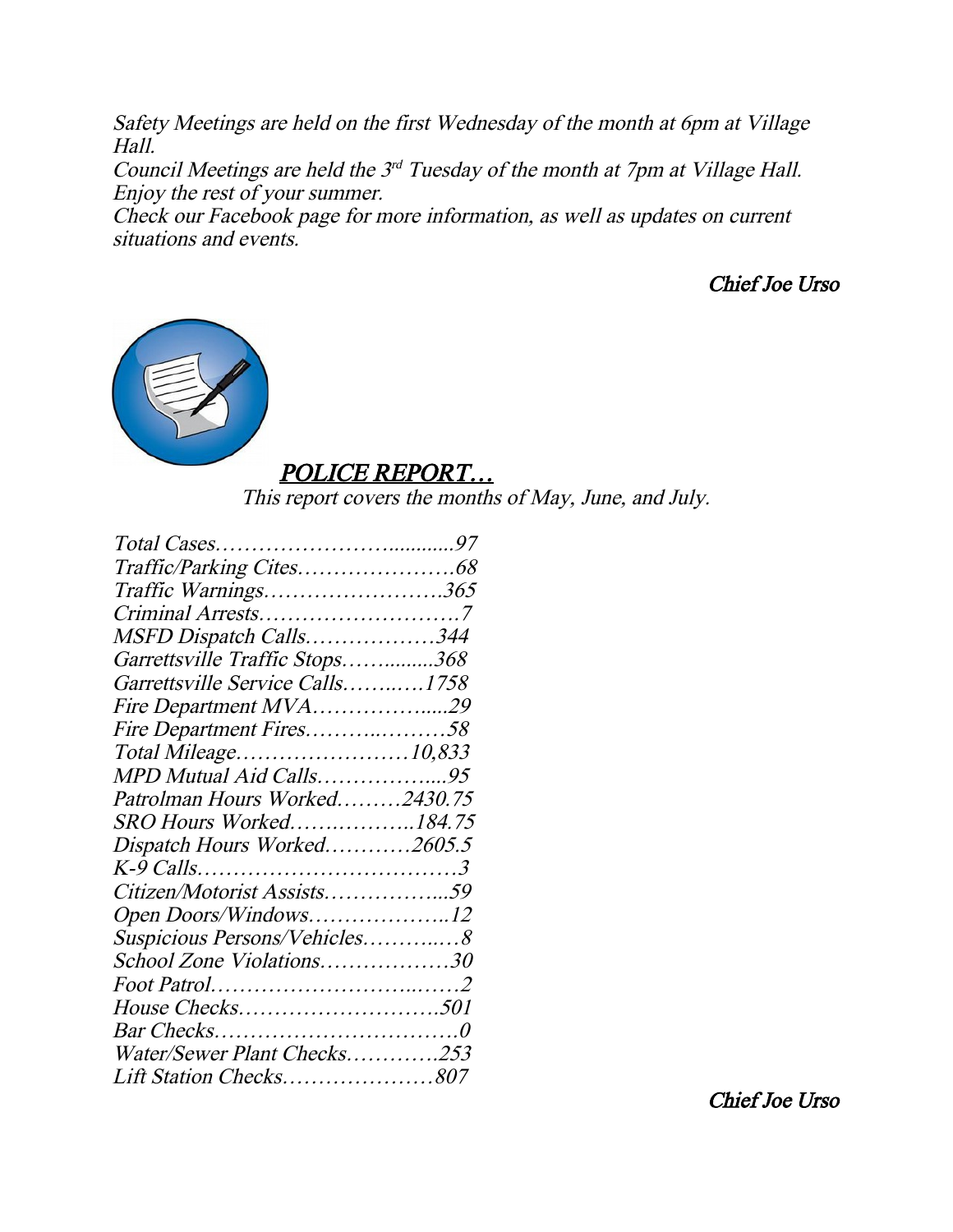

News from the Service Department…

We welcome John Trew as our new Village Administrator! He comes to us with years of experience. We look forward to his news, articles and information!



# From Hillside Cemetery…

There have been many projects taking place at Hillside Cemetery. The Mausoleum has recently received a new roof due to leaking issues and the building has been power washed. The steps and walkway have also been enhanced and a new door and handrails will be installed before the end of the year.

Several dead trees have been removed from the cemetery and 4 replacement trees will be planted this fall. We hope you take a stroll or drive through the cemetery to see the improvements. If anyone is interested in helping out with planting, weeding, or watering, please contact one of the cemetery trustees.

**Patty** 

Leventry

Claude Hopkins Cookie Vanek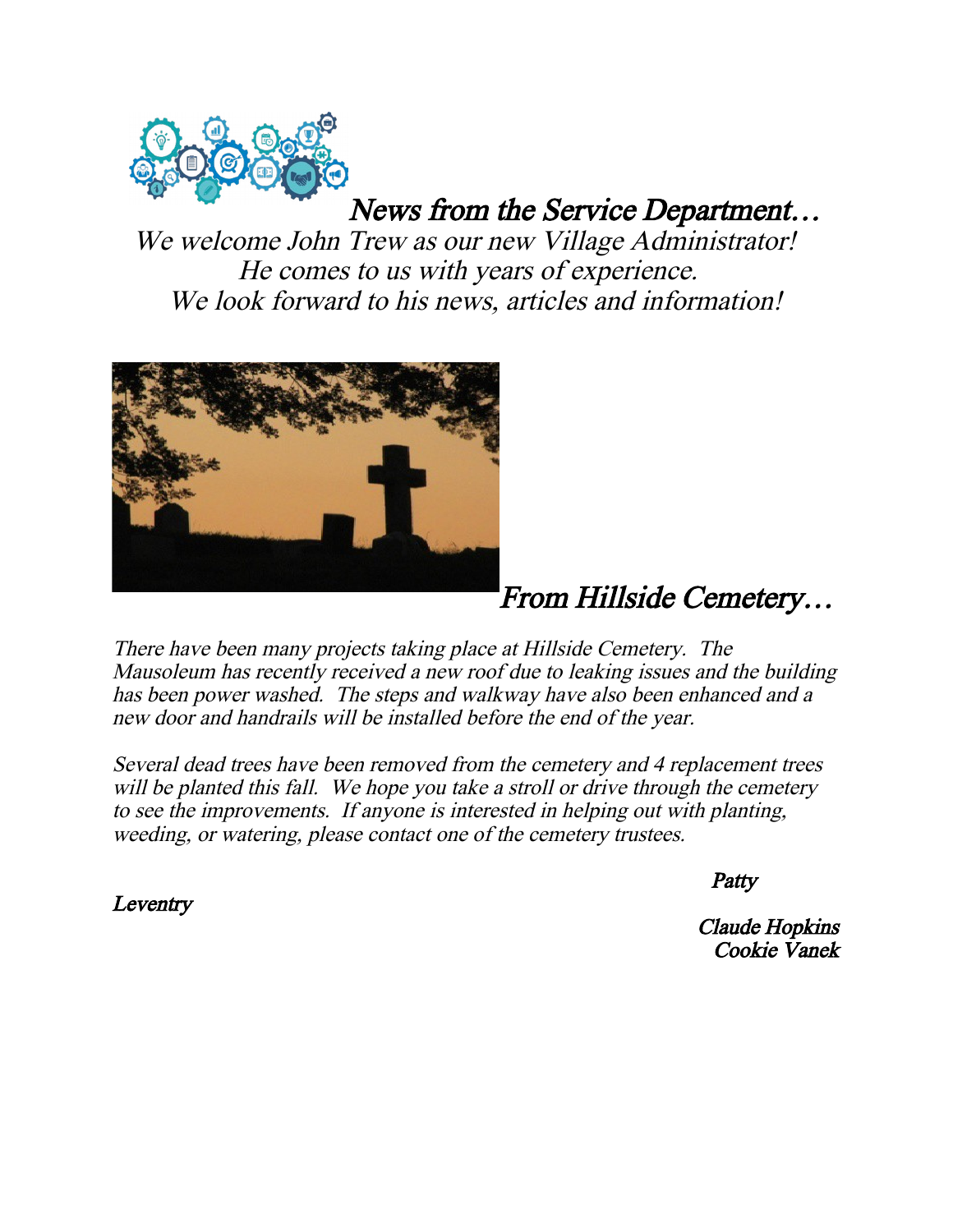

# News from DMRC…

UPDATES FROM DOWNTOWN MANTUA REVITALIZATION

- Mantua Revitalization's  $10<sup>th</sup>$  Art on the Hill and Wine Tasting Too was successfully held on July 14. 50 vendors, 4 wineries, merchants and food vendors came together on East Prospect on a hot sunny Saturday to provide entertainment for this well attended event. Proceeds from Art on the Hill will be used to fund revitalization projects in Mantua Village. We want to thank all for attending and if you missed it this year—see you next year on Saturday July 13, 2019.
- DMRC was pleased to be able to be a part of the Mantua Buckeye Trail dedication on July 14, 2018.
- Mantua Revitalization and Mantua Rotary Club are joining forces to operate the Pierogi Booth at the Potato Festival this year. Stop by our booth. Eat some pierogis.
- Watch for some changes at the Mini Park at the corner of W. Prospect and Main Street. Mantua Revitalization felt that the area was under-utilized and needed a bit of an uplift. Working with Mantua Village Council on the plans, DMRC will remove the elevated circle from the middle of the park, erect sun sails to provide shade and will provide a table and chairs for residents and visitors to use. Changes to the landscape are being discussed for a future project. All costs are to be covered by Mantua Revitalization.
- The 2019 version of the Downtown Mantua Revitalization Calendar will go on sale this fall. It makes a good gift for the holidays. The calendar will again feature winning photos from the Art on the Hill Calendar Photo Contest.
- Once again DMRC will be a beneficiary of Frost Glass' Arts and Ales event. Pat and Carrie Frost hold a sale at their studio on High Street, along with Thirsty Dog Ale. This year the event is planned for Friday November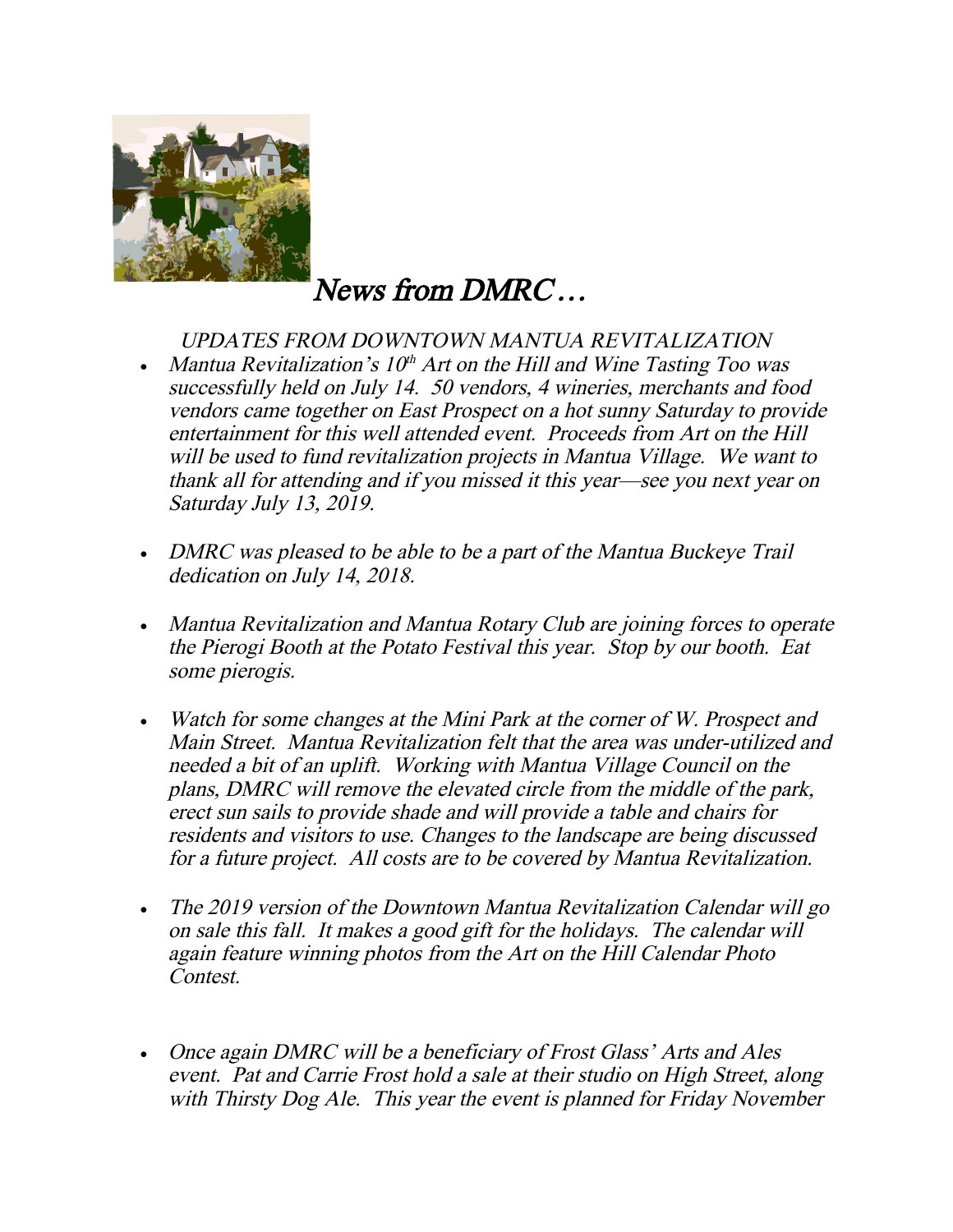16 and Saturday November 17. A portion of the profits from the event are donated to DMRC.

 Last holiday season Mantua Revitalization set up the Mantua Pop-Up Art Gallery in Mantua Village. The gallery not only provided local artists with a place to display their work, but allowed the public to purchase their art, too. The quality and range of art in our community is amazing. We plan on another Pop-up Gallery for the 2018 Holiday season. Watch for it.

#### DMRC Secretary Susan Steinberg



## From The American Legion…

Mantua Post 193 and Auxiliary Unit 193 hold their monthly soup suppers at the Mantua Center School Building located at 11741 Mantua Center Road, Mantua. The dinners are held on Friday evenings from 6 P.M. to around 7 P.M. - show up a little early and socialize with your friends and neighbors. The cost for adults is \$7.00 and \$3.00 for children (under 12). The next dinners are scheduled on October 5th, November 2nd and December 7th.

Indianapolis, Indiana which was founded on March 19, 1919 in Paris, France, by members of the American Expeditionary Forces. We celebrated its 99th birthday this year on March 19th and are currently in our 100th year. Nearly a century after its founding, Denise H. Rowan, from Wisconsin, would become the first female national commander. The legion family is composed of The American Legion, The American Legion Auxiliary, Sons of the American Legion and The Legion Riders. The organization has been instrumental in lobbying for veterans' benefits such as educational benefits and a cabinet-level position was finally created to serve those who served us - the Secretary of Veterans Affairs

We are involved with Boys and Girls State programs throughout the country and have supported the Boy Scouts of America since 1919. The American Legion High School Oratorical Contest awards scholarships to young men and women and The American Legion's Legacy Scholarship Fund will help pay for college expenses for children whose family members died or were severely disabled while on active-duty since 9-11. American Legion Baseball, which started in 1925, is a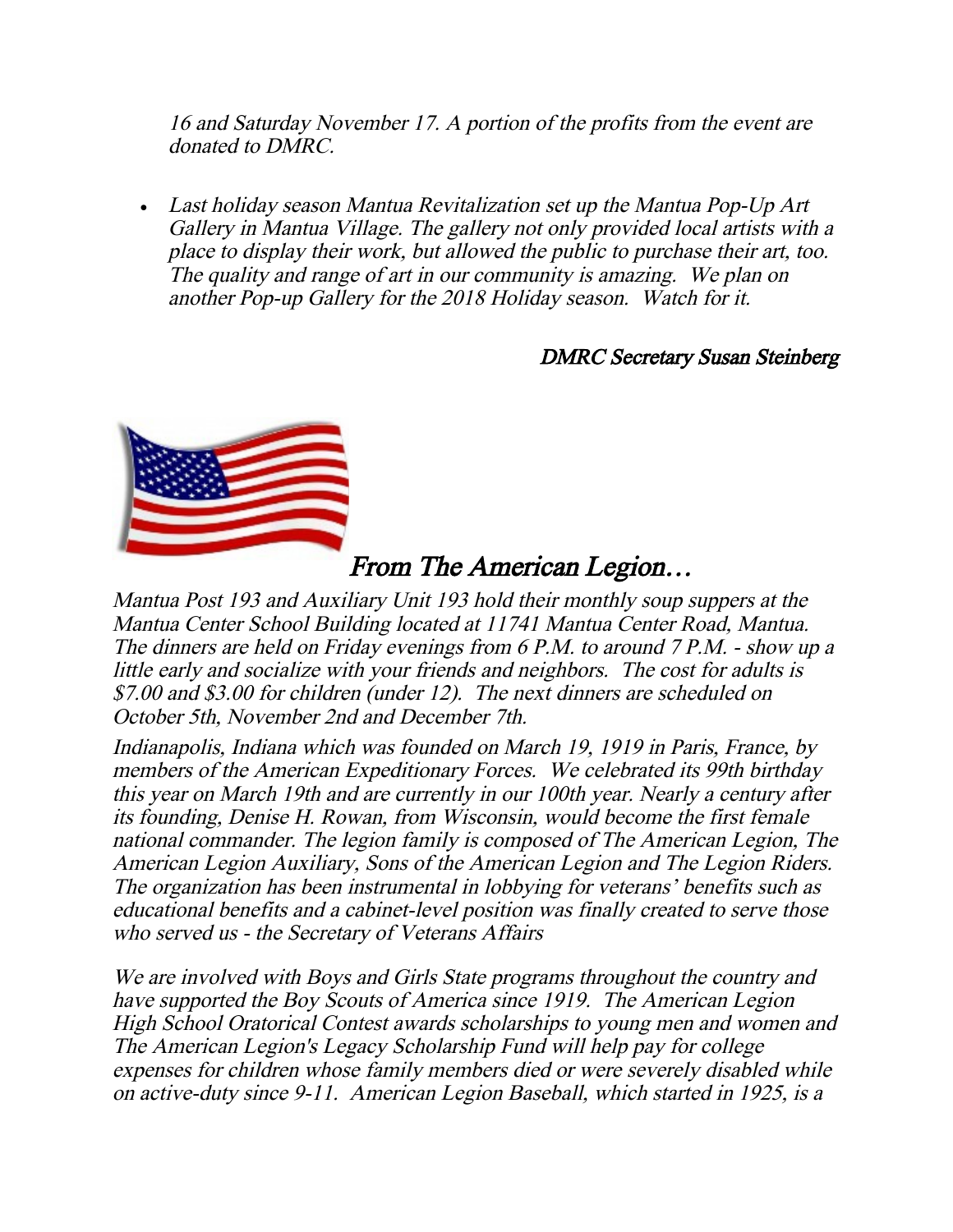variety of amateur baseball played by 13-19 year olds in fifty states and Canada. A large number of players have gone on to play professional baseball.

Locally, the Mantua post and auxiliary unit are involved with the Americanism and Government Test which is given to 10th, through 12th grade students at Crestwood High School. Over the years, we have collected food and household items for the 4C's in Mantua. Each year, we put up American flags in Mantua. The post is actively involved with local funeral homes in providing military services as a final sign of respect to veterans who have passed away.

Activities like those mentioned above and more are done each day by The American Legion family across our great nation for our fellow veterans and fellow Americans. We do all these things not because we can, but because it's who we are.

John Kowalchik



## Upcoming Construction Projects for 2018…

A project to improve the drainage and pavement on west Prospect Street has been awarded by the Village and will start in the next few weeks. The contractor will try to minimize any inconvenience to traffic, but there will be delays, since all of the work is in the Right of Way and most of the work is in the pavement area. The project is partially funded through the Ohio Public Works Commission (OPWC) which was leveraged with Village Street Levy and other funds.

A project to install a new asphalt trail through Buchert Park along the edge of the river from the bridge at Prospect to the canoe take out south of the High Street bridge across from the Service Department garage has been awarded by the Village and will start in the next few weeks. The trail will be tied into the adjacent parking lots and is adding handicap parking. The project will have several resting and scenic viewing areas at key points along the river. The project is being partially funded with a grant from the Ohio Department of Natural Resources (ODNR) Nature Works grant program. The local share is being provided by a donation from the Downtown Mantua Revitalization Committee (DMRC). The Village was successful in obtaining another OPWC Grant and 0% interest Loan for replacement of the aged  $(\sim 100$ yr old) and failing cap on the water reservoir. The project will be designed this winter and construction will be in the Summer of 2019.

Brian Rogers